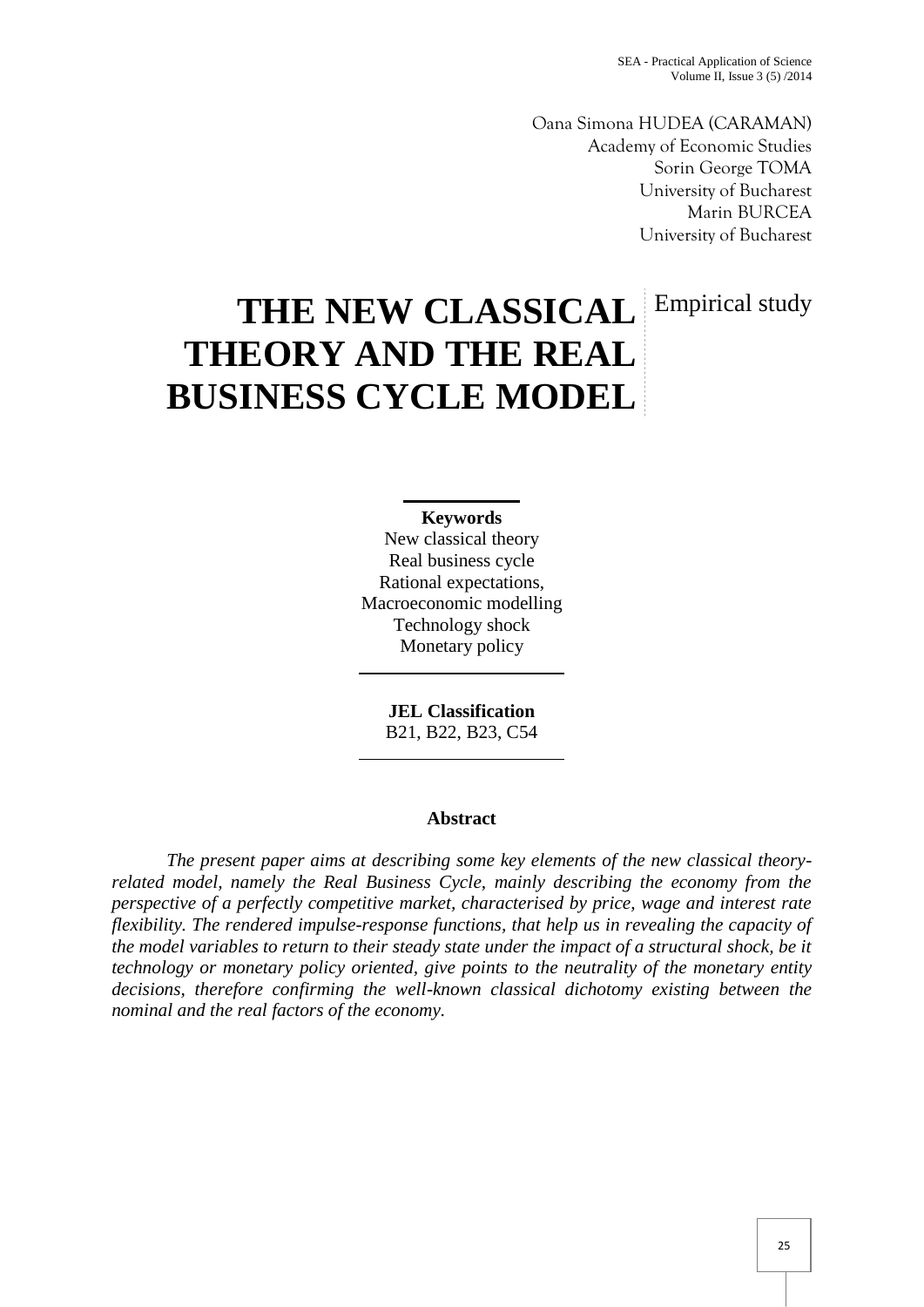#### **Introduction**

The new classical theory, one of the latest reference points of the tumultuous history of economic thinking, inherited several features of the incipient pure classical conception and of the subsequent neoclassical one, while creating its own way to the modern economic analysis. If the early predecessors of the new classical economists provided them with a clearly defined vision on the dichotomy between the real and the nominal factors of the economy or on the perfect competition manifested within the considered markets, involving a high degree of flexibility at the level of prices, wages or interest rates, and the neoclassicists came with a macroeconomic study based on the aggregation of the microeconomic decisions of the rational representative agents, the new classicists mainly focussed on the determinant role of technology in impacting on the economic evolution.

The new classicism gave birth to the Real Business Cycle (RBC) model, characterised by this theoryrelated distinctive elements, such as the economic agents' rationality, reflected by an optimum, well grounded reaction to the real shocks on preferences, productivity or public acquisitions, the dynamic Walras general equilibrium-based analysis of the economy, considering the rational as opposed to previous adaptive expectations of economic agents, or the neutral role of the monetary policy decisions in exerting influences on the business cycle fluctuations.

#### **1. The Real Business Cycle Model**

The basic RBC model, rendered for the first time by Kydland and Prescott (1982), and exemplified in this paper by a simplified version of the variant constructed by Gali (2008), starts by maximising the satisfaction of the representative economic agents on a perfectly competitive market with flexible prices.

Households pursue to maximise their utility function:

$$
E_0 \sum_{t=0}^{\infty} S^t U(C_t, N_t)
$$
 (1) 
$$
U(C_t, N_t) = \frac{C_t^{t} - N_t^{t+1}}{1 - x} - \frac{N_t^{t+1}}{1 + \{1 + \{1 + \{1 + \{1 + \} + \} \}}}
$$

where  $E_0$  is the expected value, at time 0, S, the we get the optimum conditions. subjective discount factor, *U* , the utility function,  $C_t$ , the consumption, at time *t*, and  $N_t$ , the labour hours, at time *t*

under the budget constraint:

$$
P_t \times C_t + Q_t \times B_t \leq B_{t-1} + W_t \times N_t - T_t \tag{2}
$$

where  $P_t$  is the price of the consumption good,  $W_t$ ,  $X \times G$ the nominal wage,  $B_t$ , the one period zero-coupon bond, at time  $t$ ,  $Q_t$ , the price of bonds,  $T_t$ , the agreed value of incomes (i.e: dividends) and expenses (i.e: fees), at time *t*

Each bond is deemed to produce, on due date, an income amounting to 1 m.u.

We analyse the case when households deviate from the initial optimum schema, by adjusting the consumption and the number of labour hours  $(dC_t, dN_t)$ , ceteris paribus:

$$
U_{c,t}dC_t + U_{n,t}dN_t = 0
$$
\n(3)

where  $U_{c,t}$  is the derivative of the utility function in relation to consumption and  $U_{n,t}$ , the derivative of the utility function in relation to the labour hours:

$$
P_t dC_t = W_t dN_t \tag{4}
$$

We obtain the optimum condition:

$$
-\frac{U_{n,t}}{U_{c,t}} = \frac{W_t}{P_t}
$$
 (5)

We also consider the case when we reallocate the consumption between *t* and  $t+1$   $(dC_t, dC_{t+1})$ , the consumption related to other periods and the labour hours remaining unchanged:

$$
U_{c,t}dC_t + S \times E_t \{U_{c,t+1}dC_{t+1}\} = 0
$$
 (6)

$$
P_{t+1} \times C_{t+1} + Q_{t+1} \times B_{t+1} =
$$
  
= 
$$
\frac{B_{t-1} + W_t \times N_t - T_t - P_t \times C_t}{Q_t} +
$$
  
+ 
$$
W_{t+1} \times N_{t+1} - T_{t+1}
$$
 (7)

$$
P_{t+1}dC_{t+1} = -\frac{P_t}{Q_t}dC_t
$$
\n(8)

The optimum condition becomes:

$$
Q_t = S \times E_t \left\{ \frac{U_{c,t+1}}{U_{c,t}} \times \frac{P_t}{P_{t+1}} \right\}
$$
(9)

By using a Bernoulli utility function:

 1 1 , <sup>1</sup> <sup>1</sup> *t t <sup>t</sup> <sup>t</sup> <sup>C</sup> <sup>N</sup> <sup>U</sup> <sup>C</sup> <sup>N</sup>* (10)

we get the optimum conditions:

$$
C_t^x N_t^{\{\}} = \frac{W_t}{P_t} \tag{11}
$$

nours, at time *t*  
\nunder the budget constraint:  
\n
$$
Q_t = S \times E_t \left\{ \left( \frac{C_{t+1}}{C_t} \right)^{-x} \times \frac{P_t}{P_{t+1}} \right\}
$$
\n(12)  
\n $P_t \times C_t + Q_t \times B_t \le B_{t-1} + W_t \times N_t - T_t$ \n(2) The log-linearization of equations leads to:

$$
\mathbf{X} \times c_t + \{ \mathbf{X} \cdot \mathbf{n}_t = w_t - p_t \tag{13}
$$

$$
c_{t} = E_{t} \{c_{t+1}\} - \frac{1}{x} \times (i_{t} - E_{t} \{f_{t+1}\} - \dots)
$$
 (14)

with

$$
c_t = \log C_t
$$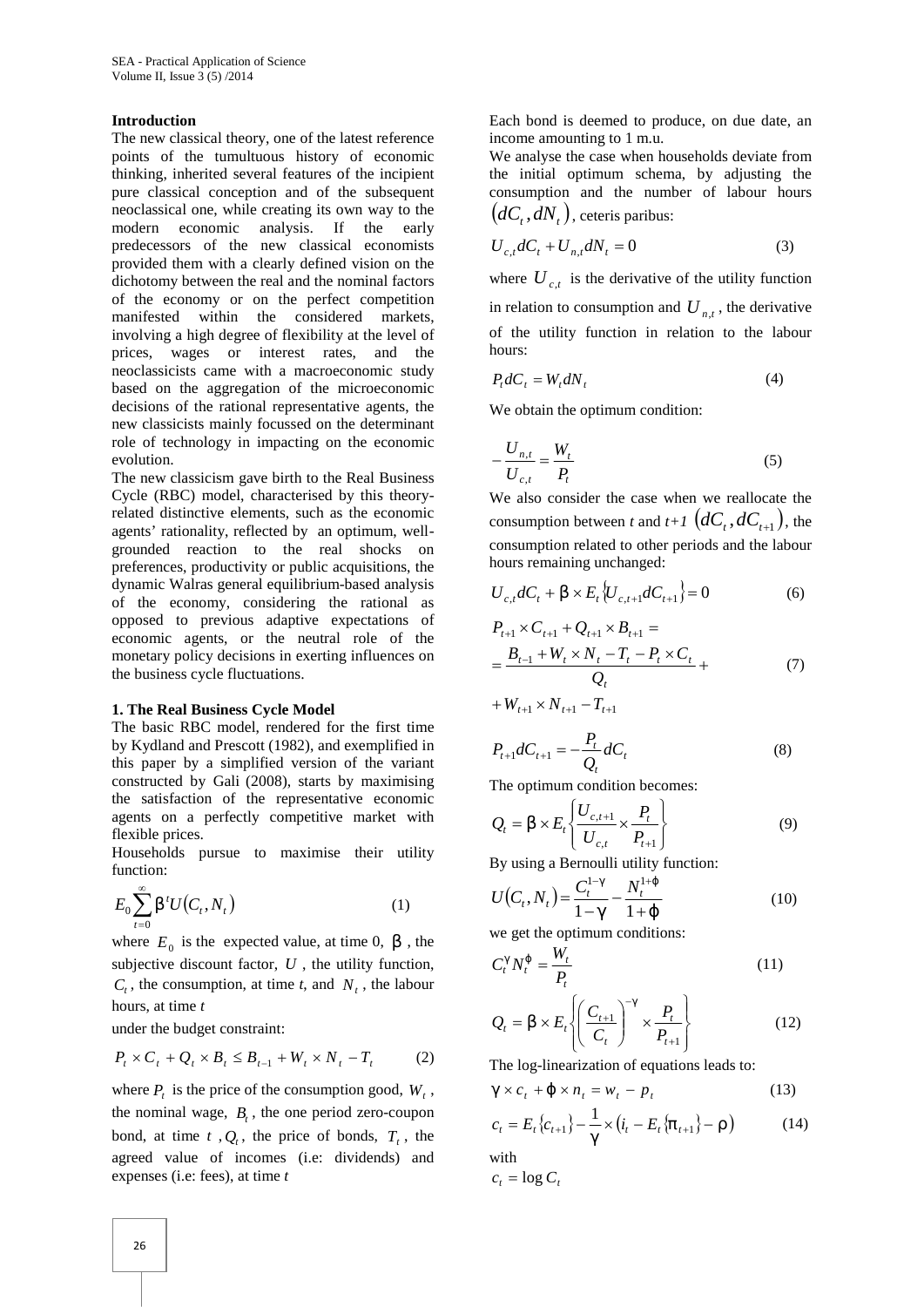$$
n_t = \log N_t
$$
  

$$
w_t = \log W_t
$$

$$
p_t = \log P_t
$$

$$
i_t = -\log Q_t
$$

$$
... = -\log s
$$

$$
E_t \{f_{t+1}\} = \log E_t \left\{\frac{P_t}{P_{t+1}}\right\}
$$
By using eq  
interest rate, s  

$$
r = i_t - E\{f_t\}
$$

The demand for real balances, in its log-linear form, is represented by:

$$
m_t - p_t = y_t - y \times i_t \tag{15}
$$

where  $y$  is the interest semi-elasticity of money demand, with  $y \ge 0$ 

We assume the hypothesis of a representative firm with a Cobb-Douglas production function:

$$
Y_t = A_t \times N_t^{1-r} \tag{16}
$$

where  $A_t$  is the technological level

Firms pursue to maximise their profit:

$$
Max\{\Pr\} = Max\{P_t \times Y_t - CT\}
$$
 (17) with  $w_f \ge 0$ 

with

$$
CT = W_t \times N_t \tag{18}
$$

where Pr is the profit and *CT* the total expenses of the firm

We get the optimum condition:

$$
\frac{W_t}{P_t} = (1 - \Gamma) \times A_t \times N_t^{-\Gamma}
$$
\n(19) (20):  
\n
$$
\tilde{S}_t = w_t - p_t
$$

which, by log-linearization, becomes:

$$
w_t - p_t = \log(1 - \Gamma) + a_t - \Gamma \times n_t \tag{20}
$$
 where

where  $a_t = \log A_t$ , it evolving exogenously, according to a stochastic process

At equilibrium, by ignoring, for simplification purposes, certain variables such as investments, governmental acquisitions and net exports, we obtain:

$$
Y_t = C_t \tag{21}
$$

becoming, by log-linearization:

$$
y_t = c_t \tag{22}
$$

Combining the household and firm optimality conditions, we get:

$$
n_t = \mathbb{E}_{na} \times a_t + \hat{a}_n \tag{23}
$$
 the g

$$
y_t = \mathbb{E}_{ya} \times a_t + (1 - r) \times \hat{y}
$$
 (24)

where

$$
\mathbb{E}_{na} = \frac{1 - x}{x \times (1 - r) + r + \{}
$$
\n
$$
IRF \to \frac{\partial X_{i,t+s}}{\partial V_{j,t}}
$$

$$
\hat{r}_n = \frac{\log(1-r)}{\mathbf{x} \times (1-r) + r + \mathbf{r}}
$$
  
\n
$$
\mathbf{E}_{ya} = \frac{1+\mathbf{r}}{\mathbf{x} \times (1-r) + r + \mathbf{r}}
$$
  
\n
$$
\hat{r}_y = (1-r)\mathbf{x} \hat{r}_n
$$

 $E_t \{f_{t+1}\} = \log E_t \{\frac{f_t}{R}\}$  interest rate, starting from the Fisher equation:  $P_t$  By using equation (14), we determine the real

$$
r_t = i_t - E\{f_{t+1}\}
$$
 (25)

and arriving to:

$$
r_t = \mathsf{X} \times E_t \{\Delta y_{t+1}\} + \dots \tag{26}
$$

Considering the variation of  $y_t$ , based on equation

(24), we rewrite 
$$
r_t
$$
:

$$
r_t = \mathbf{X} \times \mathbf{E}_{ya} \times E_t \{ \Delta a_{t+1} \} + \dots \tag{27}
$$

We also may assume that the Central Bank determines the nominal interest rate based on the following monetary rule:

$$
i_t = ... + w_f \times f_t \tag{28}
$$

or, considering equation (25)

$$
W_f \times f_t = E\{f_{t+1}\} + \hat{r}_t
$$
 (29)  
where  $\hat{r}_t = r_t - ...$ 

Finally, we determine the real wage, by resorting to (20):

$$
\tilde{\mathbf{S}}_t = w_t - p_t \tag{30}
$$

$$
\check{S}_t = \mathbb{E}_{wa} \times a_t + \hat{w}
$$
 (31)

where

$$
\mathbb{E}_{wa} = \frac{x + \{ \\ x \times (1 - r) + r + \{ \\ w = \frac{\log(1 - r) \times [x \times (1 - r) + \{ \\ x \times (1 - r) + r + \{ \\w = \frac{x}{\sqrt{1 - r} + r + \{ \\w = \frac{x}{\sqrt{1 - r} + r + \{ \\w = \frac{x}{\sqrt{1 - r} + r + \{ \\w = \frac{x}{\sqrt{1 - r} + r + \{ \\w = \frac{x}{\sqrt{1 - r} + r + \{ \\w = \frac{x}{\sqrt{1 - r} + r + \{ \\w = \frac{x}{\sqrt{1 - r} + r + \{ \\w = \frac{x}{\sqrt{1 - r} + r + \{ \\w = \frac{x}{\sqrt{1 - r} + r + \{ \\w = \frac{x}{\sqrt{1 - r} + r + \{ \\w = \frac{x}{\sqrt{1 - r} + r + \{ \\w = \frac{x}{\sqrt{1 - r} + r + \{ \\w = \frac{x}{\sqrt{1 - r} + r + \{ \\w = \frac{x}{\sqrt{1 - r} + r + \{ \\w = \frac{x}{\sqrt{1 - r} + r + \{ \\w = \frac{x}{\sqrt{1 - r} + r + \{ \\w = \frac{x}{\sqrt{1 - r} + r + \{ \\w = \frac{x}{\sqrt{1 - r} + r + \{ \\w = \frac{x}{\sqrt{1 - r} + r + \{ \\w = \frac{x}{\sqrt{1 - r} + r + \{ \\w = \frac{x}{\sqrt{1 - r} + r + \{ \\w = \frac{x}{\sqrt{1 - r} + r + \{ \\w = \frac{x}{\sqrt{1 - r} + r + \{ \\w = \frac{x}{\sqrt{1 - r} + r + \{ \\w = \frac{x}{\sqrt{1 - r} + r + \{ \\w = \frac{x}{\sqrt{1 - r} + r + \{ \\w = \frac{x}{\sqrt{1 - r} + r + \{ \\w = \frac{x}{\sqrt{1 - r} + r + \{ \\w = \frac{x}{\sqrt{1 - r} + r + \{ \\w = \frac{x}{\sqrt{1 - r} + r + \{ \\w = \frac{x}{\sqrt{1 - r} + r + \{ \\w = \frac{x}{\sqrt{1 - r} + r + \{ \\w = \frac{x}{\sqrt{1 - r} + r + \{ \\w = \frac{x}{\sqrt{1 - r} + r + \{ \\w = \frac{x}{\sqrt{1 - r} + r + \{ \\w = \frac{x}{\sqrt{1 - r} + r + \{ \\w = \frac{x}{
$$

## **2. The Model Impulse-Response Function Analysis**

 $y_t = \mathbb{E}_{ya} \times a_t + (1 - \Gamma) \times \hat{y}$  (24) the  $V_{j,t}$  shock, all other *t* or *t-n* variables being The impulse-response function (IRF) is designed for rendering the reaction of the model variables as result of the occurrence of a structural shock, acting like a brief input signal at the level of the economy. More precisely, the IRF describes the response of the generic  $X_{i,t+s}$  variable to the impulse given by

held constant, and takes the following form:

$$
IRF \to \frac{\partial X_{i,t+s}}{\partial V_{j,t}}
$$

In order to perform the IRF analysis and to obtain the related results, we have calibrated the model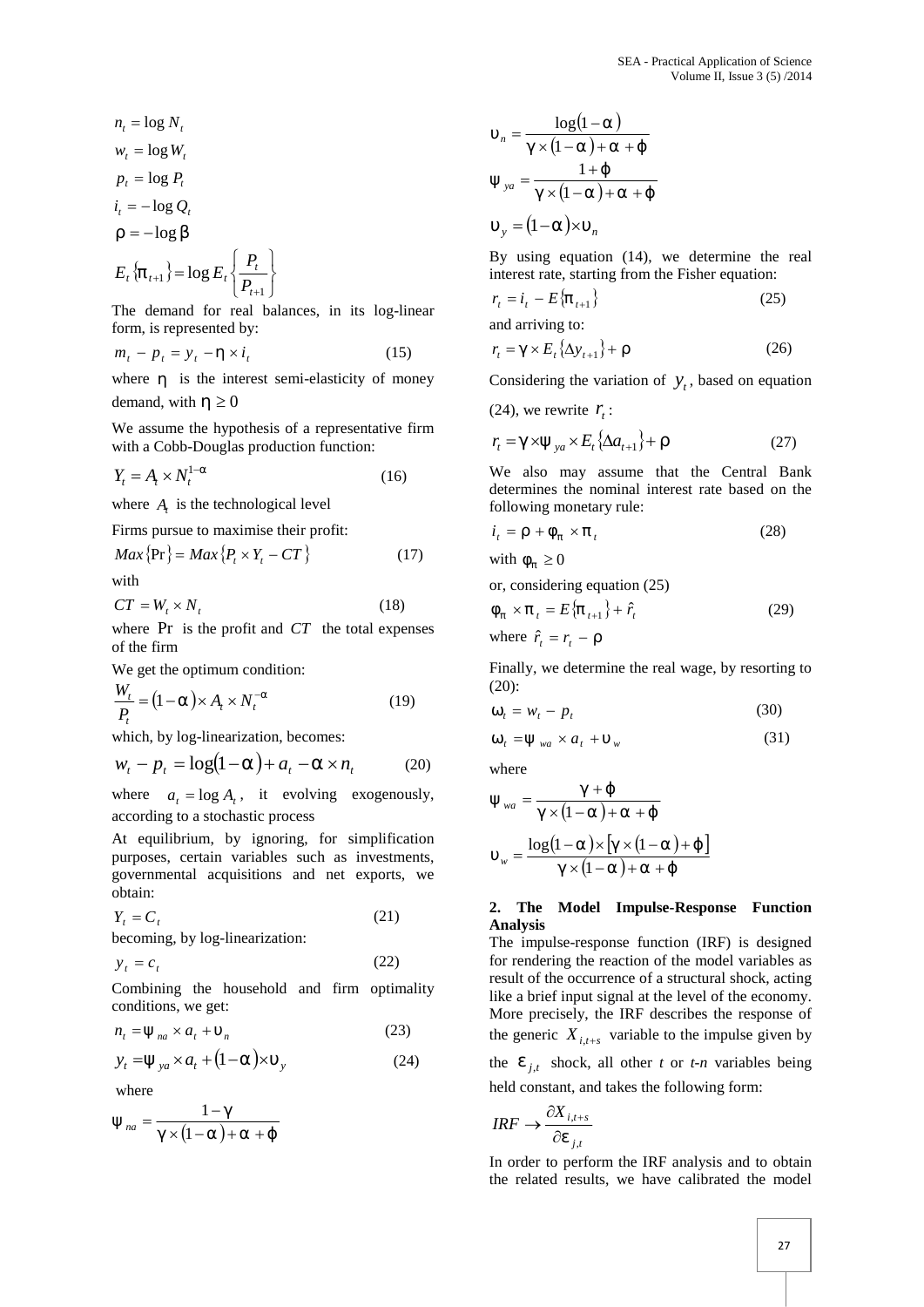parameters, according to the related literature, starting from the steady state of the observed variables or considering the specific level of items. Thus, the production elasticity in relation to the capital share  $(\Gamma)$  is set, as in the study of Almeida (2009), to 0.323. According to Andrés et al. (2006), the subjective discount factor  $(S)$  directs towards the threshold of 0.992, closely compliant with Smets and Wouters (2003), who provide the same with a value of 0.999. The sensitivity of the Central Bank with respect to inflation  $(W_f)$  and the the only decisive influence elasticity of labour supply  $($   $)$  are established to 1.5, respectively to 2, based on Almeida et al., (2008). Finally, the risk aversion coefficient  $(x)$ receives the unit value and the elasticity of the money demand with respect to the nominal interest rate  $(y)$  amounts to 4.

The equations subject to implementation, among the ones rendered above, were as follows: (11) - the consumer wage-related first order condition, (12) the Euler equation of consumption, the money growth equation resulting from  $(15)$ ,  $(16)$  - the firm production function, (19) - the firm wage-related first order condition, (21) - the market clearing condition, (25) - the real interest rate equation and also the  $AR(1)$  process of the technology shock

The output rendered in Figure 1 and Figure 2 was generated by resorting to the Dynare tool, version 4.3.0., of Matlab 7.11.0.

The related figures reveal, as expected, the difference between the technology shock and the monetary policy shock in affecting the real economic variables.

If the model variables: output, consumption, inflation, nominal and real interest rate and money growth deviate from their steady state when the economy is hit by a sudden technological change, returning afterward to equilibrium by the end of the 40-period analysis, more exactly after 35 periods, save for the last one which recovers its initial status in about 13 periods, the modification occurred as result of some monetary policy decisions remains practically imperceptible, the equilibrium being recovered somewhere around 2.5 periods. We should mention that the impulse-response functions are exclusively displayed when the variable reaction exceeds 1e-10.

This result finally suggests what we had assumed, in fact, to empirically demonstrate, namely that on a perfectly competitive market, as the one considered in the new classical theory, the monetary authority has no decisive role in influencing the real economic life.

## **Conclusions**

This study was designed as an incursion into the new classical theory and its associated Real Business Cycle model, its main purpose being that of outlining, theoretically as well as empirically,

the irrelevance of the monetary entity actions in disturbing the decisions of the economic agents.

As both the model equations and the impulseresponse functions described above revealed, and in compliance with the generally accepted characteristics of the new classical theory, the dynamic evolution of the equilibrium of employment, production and real interest rate is not dependent of the monetary policy, in this simple, basic model the real variables varying only in reaction to technological changes, the latter being the only decisive influence force at economic level.

## **Acknowledgement**

This work was cofinanced from the European Social Fund through Sectoral Operational Programme Human Resources Development 2007- 2013, project number POSDRU/159/1.5/S/134197 "Performance and excellence in doctoral and postdoctoral research in Romanian economics science domain"

## **Reference list:**

- [1] Almeida, V., Castro, G., & Felix, R. (2008). Improving competition in the non-tradable goods and labour markets: the Portuguese case. *Banco de Portugal Working Papers Series* 16
- [2] Almeida, V. (2009). Bayesian estimation of a DSGE model for the Portuguese economy. *Banco de Portugal, Economics and Research Department Working Paper Series* 200914
- [3] Andrés, J., Burriel, P., & Estrada, A. (2006). BEMOD: A DSGE model for the Spanish economy and the rest of the Euro Area. *Bank of Spain Working Paper* 0631
- [4] Galí, J. (2008). *Monetary Policy, Inflation, and the Business Cycle: An Introduction to the New Keynesian Framework*. Oxford, UK: Princeton University Press.
- [5] Smets, F., & Wouters, R. (2003). An Estimated Dynamic Stochastic General Equilibrium Model of the Euro Area. *Journal of the European Economics Association 1*(5): 1123- 1175



*Figure 1.* Reaction of the model variables to the technology shock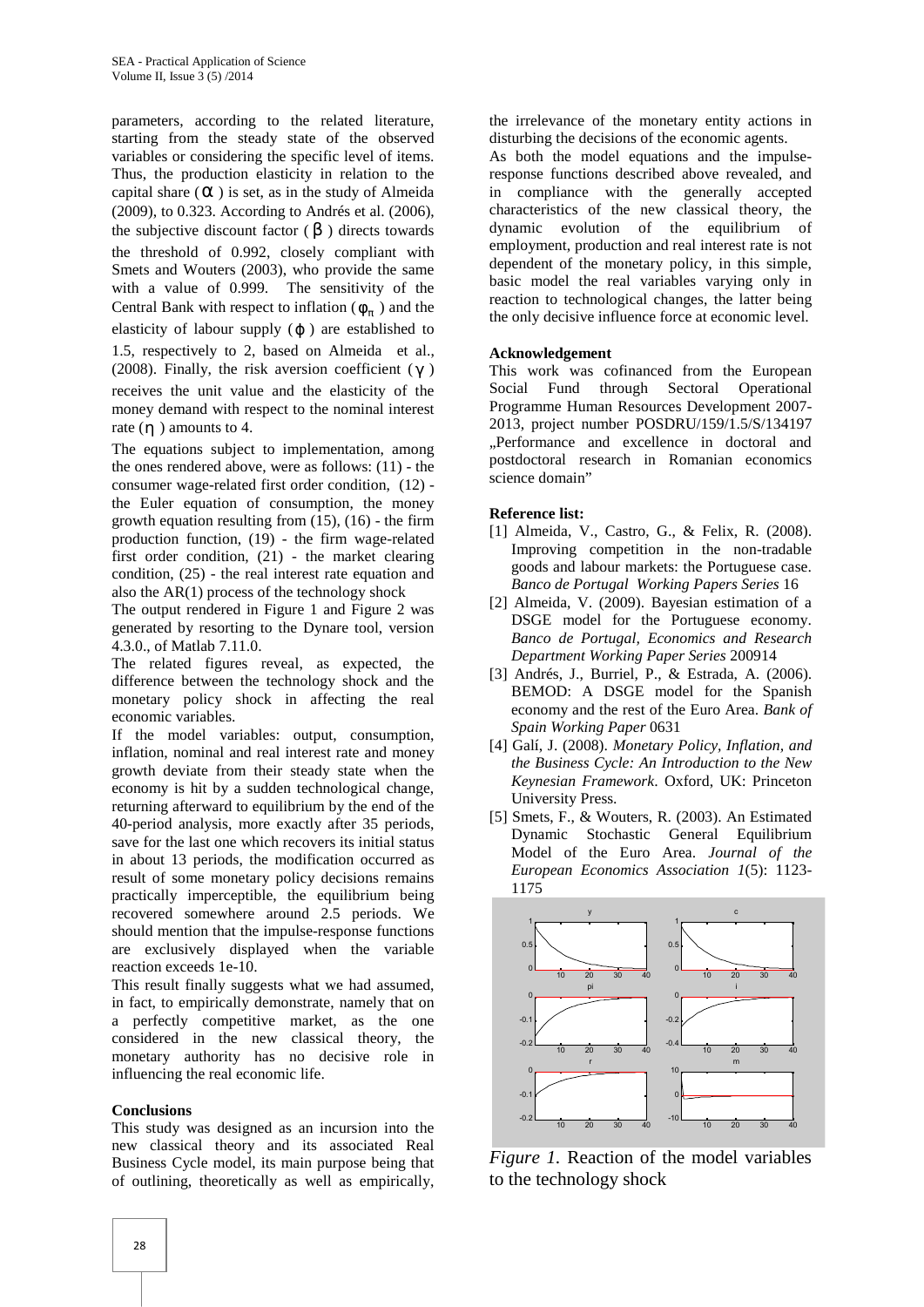

*Figure 2.* Reaction of the model variables to the monetary policy shock